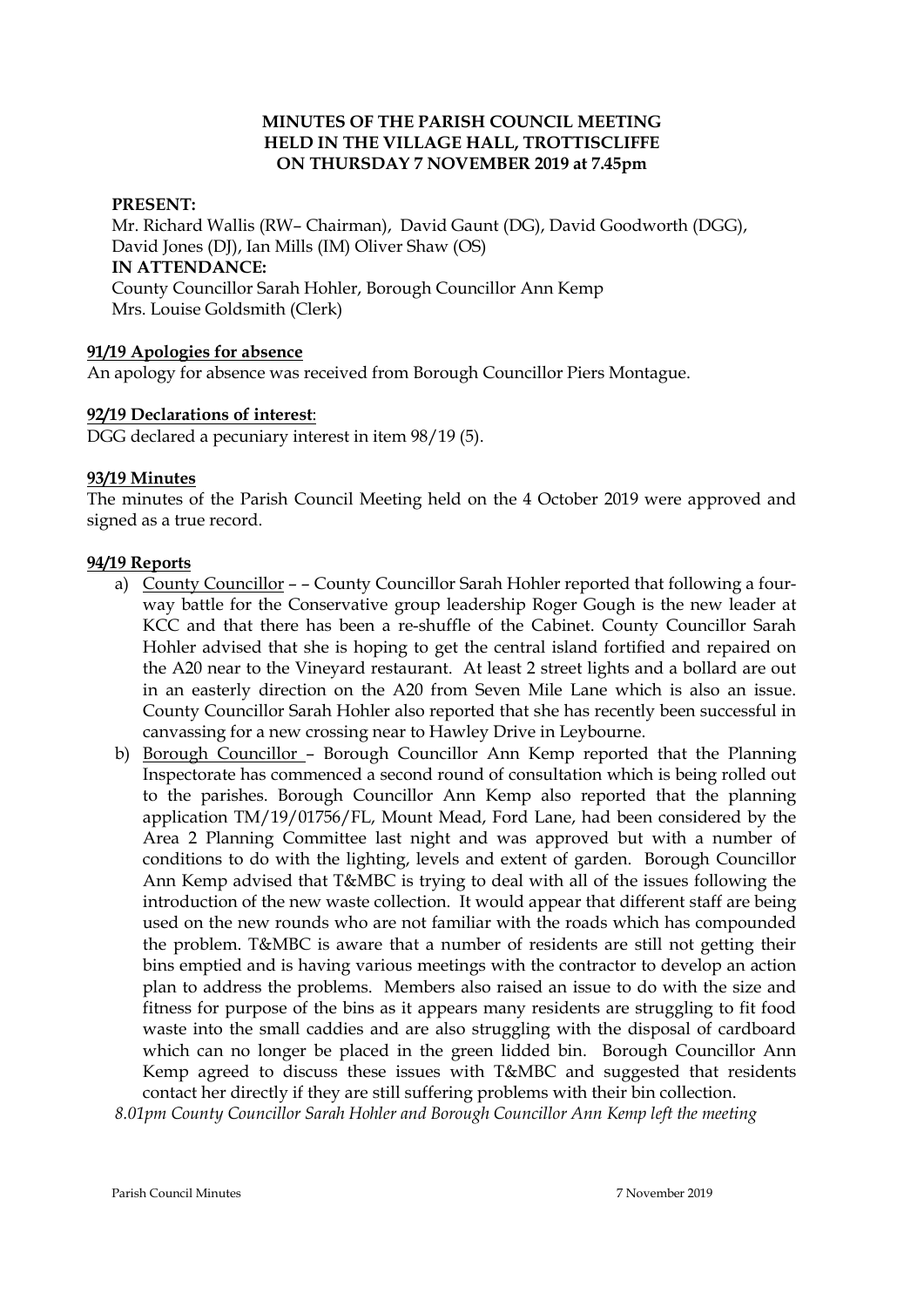- c) Kent Police RW reported that there was no crime in Trottiscliffe in October. Kent Police carried out a patrol of the village in October and discovered no issues and have not received any further calls about concerns about parking at the school. The Clerk was asked to place information on how to contact Kent Police in the Pilgrims as a resident had contacted RW complaining about the diffcuulties and complexity with reporting crime online.
- d) KALC Area Committee There has been no meeting. Nobody is able to attend the AGM due to be held on the 30 November 2019.
- e) JPCTCG DG attended the meeting held on the 23 September 2019 and the minutes have been circulated. There is to be no charge this year for parishes attending this group. Representatives from Kent Police are due at the next meeting
- f) Parish Partnership Panel There has been no meeting.
- g) Trosley Liaison Group There has been no meeting.
- h) Village Hall Committee IM reported that a meeting is due to held on Monday 11 November 2019 and that the Committee will be discussing a proposal for installing 'entrance' and 'exit' signs into the car park which may assist with the current parking problems. RW reported that the drop off and collection times for the Nursery are different to the school. Members discussed a suggestion that spaces for parking are marked out in the village hall car park to ensure maximum use of the car park. IM agreed to discuss this suggestion with the Village Hall Committee. OS reported that the headteacher at the school has advised the the teachers do not use the staff car park because of overhanging trees. Members asked the Clerk to obtain some quotes for removing the trees in this area which would mean teaching staff could park in the designsted car park and not out on the road.
- i) Tree Warden There was no report.
- j) Courts Committee Meeting The Clerk is waiting for a quote for suggested works to the drainage in the tennis court car park. A contractor attended last week to inspect the drains. The Courts Committee will be meeting on the 12 November at 6pm in the village hall.

# **95/19 Matters arising**

- a) T&MBC Call for Sites/Development of the Local Plan The Clerk was asked to contact T&MBC to get information on the second round of consultation.
- b) Progress with a Community Bid for The Plough Inn Members noted that The Trosley Heritage Group will be holding a village meeting on the 18 November 2019 to discuss raising funds to put in a bid. The group is considering offering share options.
- c) Monthly Check of the Defibrillator The Clerk has carried out the monthly check.
- d) Vacancy on the Parish Council The vacancy is advertised on the noticeboards, website and in the Pilgrims. Cllr. Wallis asked Members to actively encourage residents to apply.
- e) Historic plaque for Graham Sunderland the Clerk to investigate.

# **96/19 Finance & Policies**

Statement of payments to be made and income received

| <b>National Savings Account:</b> | £1,704.92            |
|----------------------------------|----------------------|
| Nat West TPC TCC Account:        | £ 5,379.89           |
| Nat West TPC Reserve Account:    | £23,335.08           |
| Nat West TPC Current Account     | £ 188.32             |
| Less cheque 286                  | 20.00<br>$f_{\cdot}$ |
|                                  | £168.32              |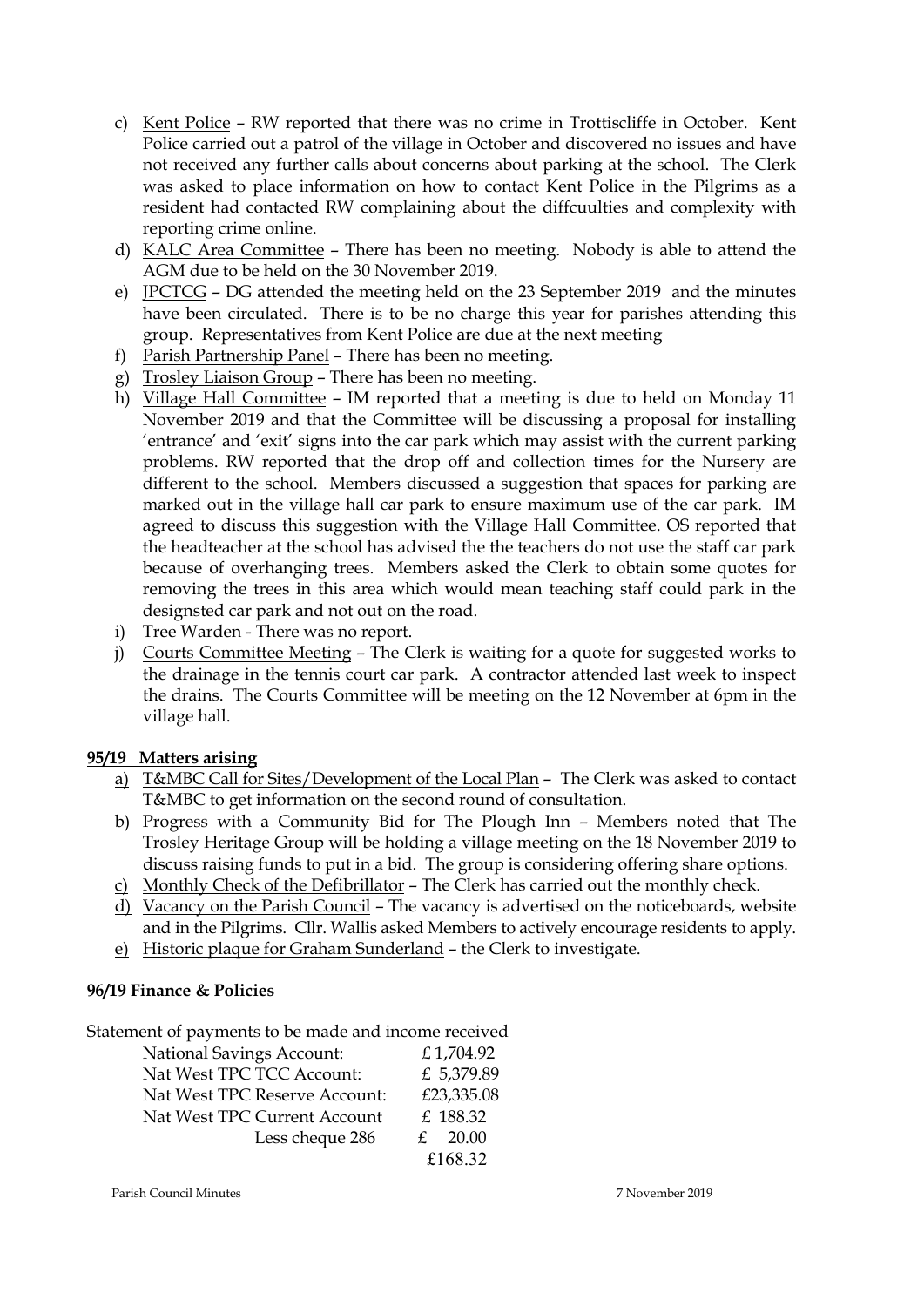**Receipts**: There were none.

| Supplier                                             | Description            | Cheque | Amount   |
|------------------------------------------------------|------------------------|--------|----------|
|                                                      |                        | Number |          |
| Mrs L S Goldsmith                                    | (Salary 4 weeks)       |        |          |
|                                                      | $(03/10-07/11/19)$     | 000296 | £188.10  |
| <b>HMRC</b>                                          | (Clerk's Tax)          | 000297 | £188.10  |
| Mrs L S Goldsmith                                    | (Clerks Expenses)      | 000298 | £ 74.84  |
| T&MBC                                                | (Uncontested election) | 000299 | £153.62  |
| Fours Seasons Gardens Ltd. (Grass cutting and maint) |                        | 000300 | £ 260.63 |
| Total                                                |                        |        | £865.29  |

## **Transfer from TPC Reserve Account to TPC Current Account: £800.00**

| <b>Cheques for signature TPC TCC Account:</b> |                      |        |         |  |
|-----------------------------------------------|----------------------|--------|---------|--|
| <b>EDF</b> Energy                             | (Electricity Supply) | 000018 | £294.34 |  |

- a) Cheques for signature: As the new bank mandate is not in place it was not possible for any of the above cheques to be signed. It was noted that is a disappointing situation to be in.
- b) Bank Mandate OS and DG were urged to take their ID in promptly in to NatWest at West Malling to avoid any further issues and delay with the processing of the Bank Mandate as the Clerk is now unable to get any cheques signed.

## **97/19 Members of public:**

The Clerk has received correspondence regarding difficulties experienced with the new waste collection which has been passed on to T&MBC.

# **98 /19 Planning**

1] TM/19/02296/FL – Rosedene, Church Lane, Trottiscliffe, ME19 5ED

Erection of wooden cabin in rear garden. *Resolved: Object. Members feel the height of the cabin is excessive and would like to see this reduced.*

2] TM/19/02379/FL - The Grove, Taylors Lane, Trottiscliffe, ME19 5ES

To construct an extension to the full width of the property, on the rear elevation and to construct a small outbuilding within the grounds of the property for the purpose of housing a gym. *Resolved: No objection*

3] TM/19/002238/FL – Newlands, School Lane, Trottiscliffe, ME19 5EH

Creation of additional first floor window in eastern elevation, uPVC, 1.2m wide x 1.3m high, with clear glazing. *Resolved: No objection*

4] TM/19/02219/FL – The Old Post Office, Taylors Lane, ME19 5DR

Erection of a shed. *Resolved: No objection*

*DGG declared a pecuniary interest and left the room*

5] TM/19/02411/FL – Millers Farm Yard, Wrotham Water Lane, Trottiscliffe

Change of use of existing agricultural storage barn to house a mobile home for agricultural worker. *Resolved: No objection*

*DGG returned to the meeting* 

b) Decisions from T&MBC:

1] TM/19/02055/LDP – Elpatos, Pilgrims Way, Trottiscliffe, ME19 5EP

Lawful Development Certificate Proposed: Construction of replacement patio

Parish Council Minutes 7 November 2019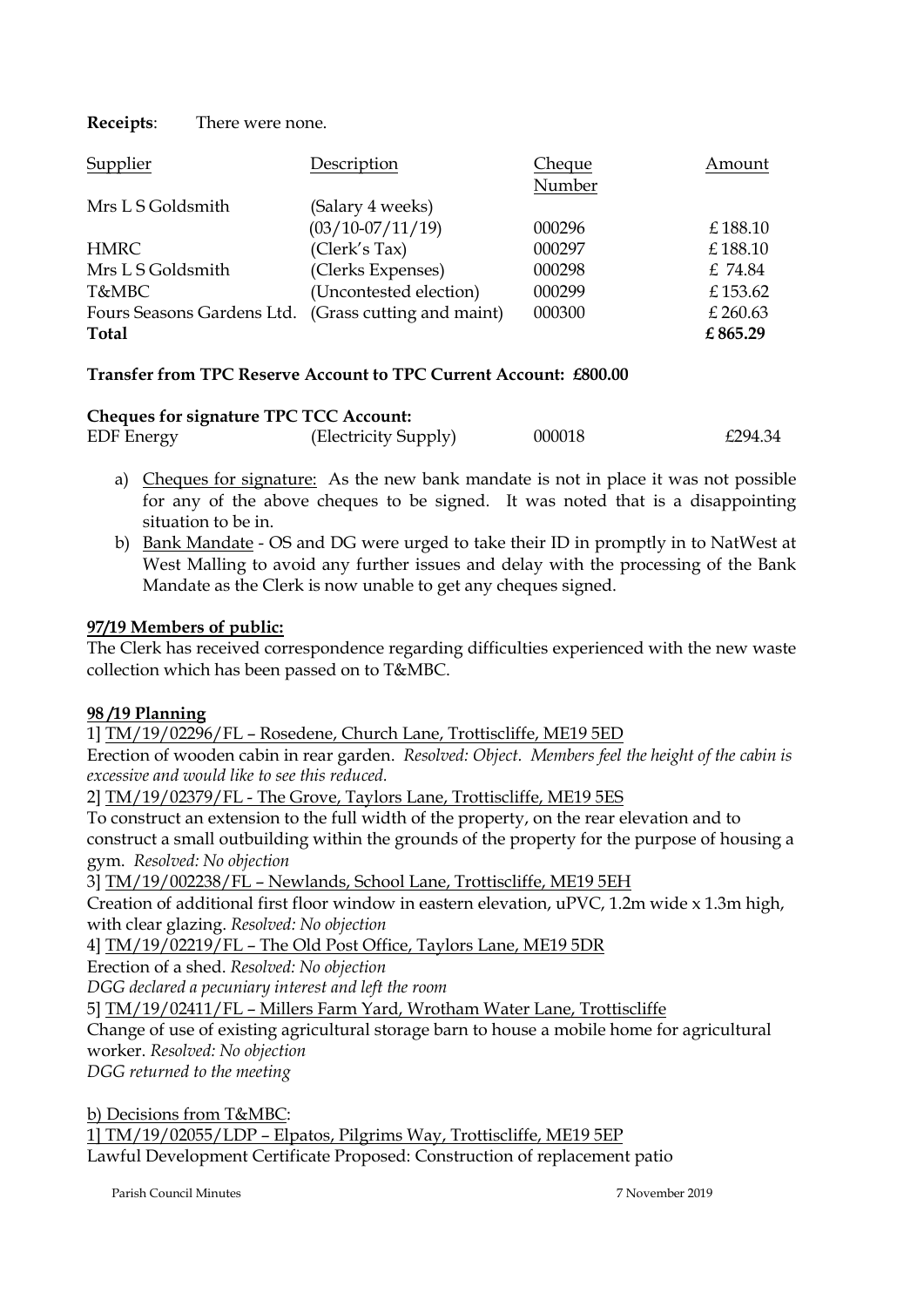## c) Other planning matters:

1] Bramble Park – RW and the Clerk reported that Cavendish Education is planning to acquire Bramble Park, Church Lane and to convert it from its existing residential use to a small specialist school. Cavendish School currently operate Trinity School which is located in Rochester. It provides a specialist learning environment for children with anxiety, speech, language and communication needs. They are planning to open a new branch of the school, that offers small class sizes and provides outside learning opportunities in a quiet and safe environment for pupils and have identified Bramble Park as a suitable location. It was **resolved** that the Clerk, RW and DG should meet with Cavendish Education on Tuesday 26 November 2019 at 4pm in the village hall.

## **99/19 Highways, Footways and Footpaths**

1] Reported Faults

i) Request for bollard in Taylors Lane - County Councillor Sarah Hohler and the Clerk were both disappointed that KCC asked the Clerk to take some measurements for bollards on this section of the road. The Clerk has advised KCC that an engineer should arrange a site visit to undertake this and County Councillor Sarah Hohler has taken this up with KCC

ii) Water leaking on the road outside the school – The Clerk has reported the problem with this area of road constantly flooding and it appears contractors are carrying out some investigations.

iii) Brambles on footpath near to The George - the Clerk to report that brambles are blocking the footpath.

2] Big Conversation Update – KCC is pleased that the vehicle capacity utilisation for the trial service is achieving 25%. Income received is higher than expected which would suggest that the service is not been used as much as thought by holders of bus passes. It was agreed that further advertising of the new service is required to increase awareness

3] KCC Parish Seminar – The Clerk will attend the seminar due to be held on the 20 November 2019

# **100/19 Open Spaces, Recreation Ground and Allotments**

1] Recreation Ground and playground – Members were pleased to note that the recent bonfire and firework display organised by the PTA of Trottiscliffe School on the recreation had gone smoothly and was a success.

2] Allotments – There was no report.

3] Trottiscliffe School Update – See item 94/19 (h) . The Clerk to obtain quotes to enable the staff car parking area to be used.

4] Community Farm – Members noted that both the chickens and pigs have new enclosures. The reason for moving the pigs was to free up the building and the pen for 2 new donkeys. They will not be used for riding but will be used for children to groom and provide an extra resource for animal care education. The donkeys are on a long term loan and the farm will be responsible for their feed and regular hoof trimming but any unexpected vet bills will be covered by the owner. Egg donations continue to be buoyant and the farm has had a visit from a member of staff at Seal Primary School who are hoping to set up a similar operation.